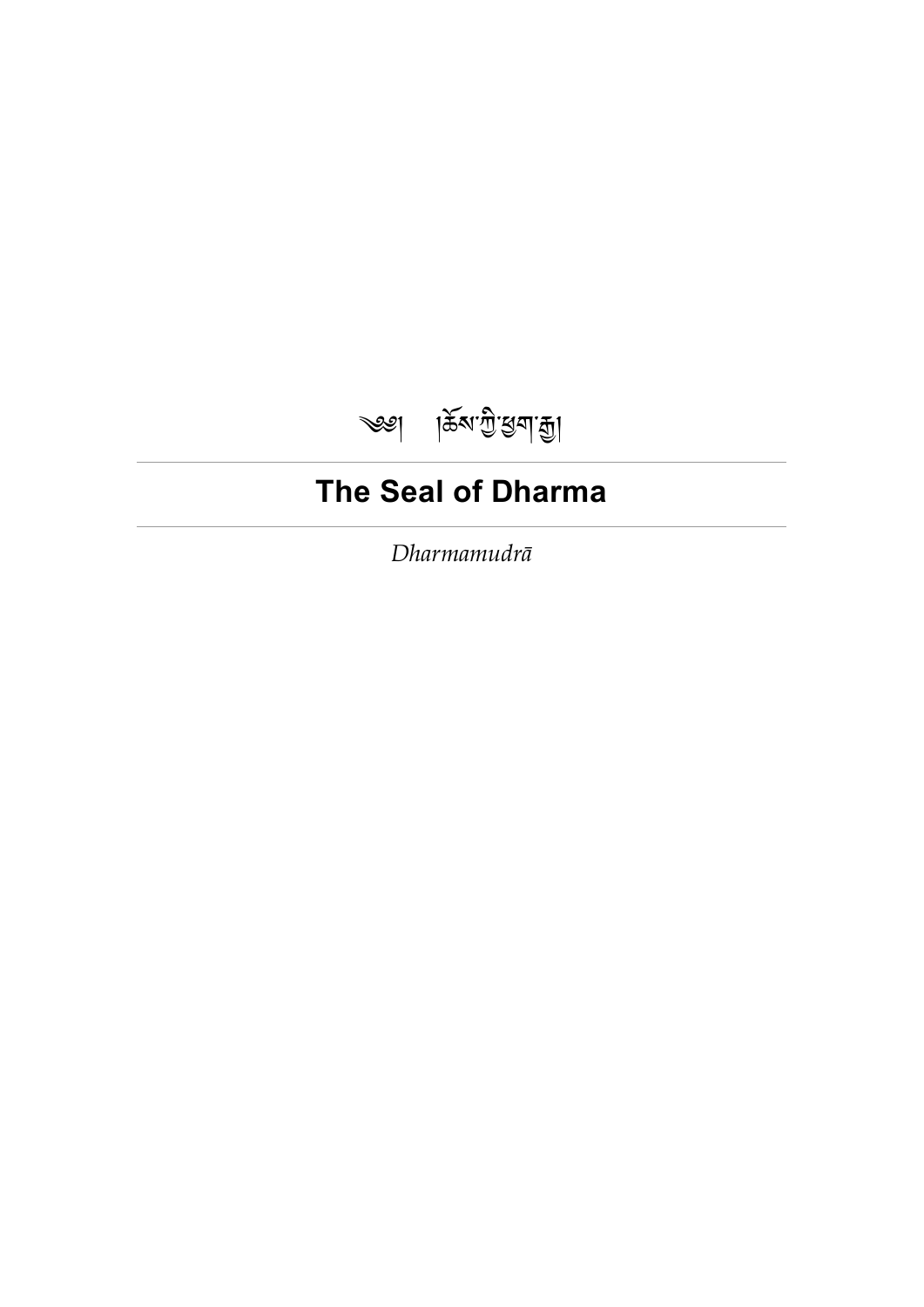# ব্ধনাৰ মাৰ্কু গ্ৰীপ্ৰনা ৰূপে এ নাৰ দুৰ্বসূত্ৰ সূপত্

*'phags pa chos kyi phyag rgya zhes bya ba theg pa chen po'i mdo* The Noble Great Vehicle Sūtra "The Seal of Dharma"

*Āryadharmamudrānāmamahāyānasūtra*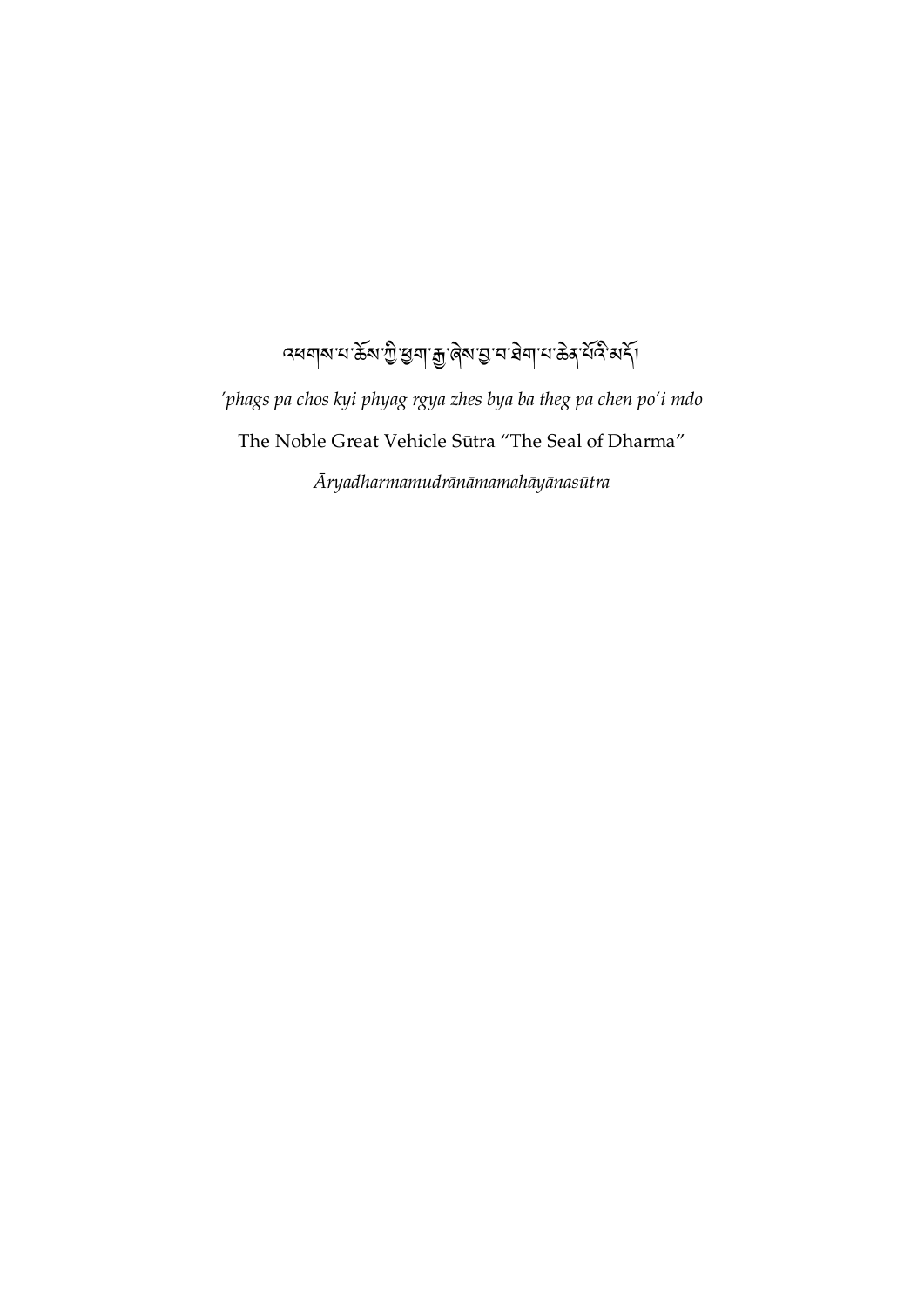

Toh 203 Degé Kangyur, vol. 62 (mdo sde, tsha), folios 78.a–81.b.

### <span id="page-2-0"></span>Translated by the Dharmachakra Translation Committee under the patronage and supervision of 84000: Translating the Words of the Buddha

First published 2022 Current version v 1.0.1 (2022) Generated by 84000 Reading Room v2.14.9

*84000: Translating the Words of the Buddha* is a global non-profit initiative to translate all the Buddha's words into modern languages, and to make them available to everyone.

### $\bigcirc$  000

This work is provided under the protection of a Creative Commons CC BY-NC-ND (Attribution - Noncommercial - No-derivatives) 3.0 copyright. It may be copied or printed for fair use, but only with full attribution, and not for commercial advantage or personal compensation. For full details, see the Creative Commons license.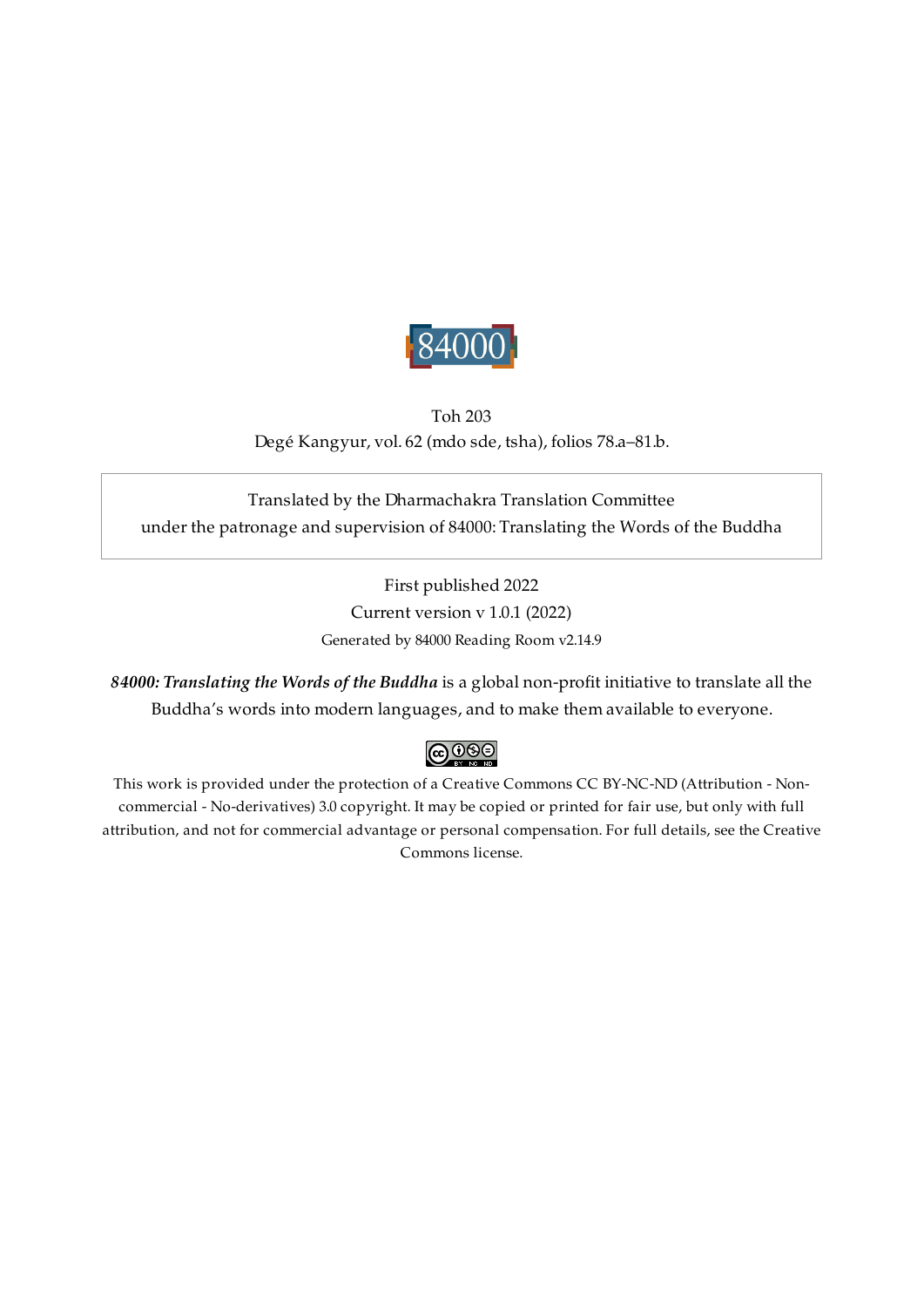This print version was generated at 3.17pm on Monday, 27th June 2022 from the online version of the text available on that date. If some time has elapsed since then, this version may have been superseded, as most of 84000's published translations undergo significant updates from time to time. For the latest online version, with bilingual display, interactive glossary entries and notes, and a variety of further download options, please see [https://read.84000.co/translation/toh203.html.](https://read.84000.co/translation/toh203.html)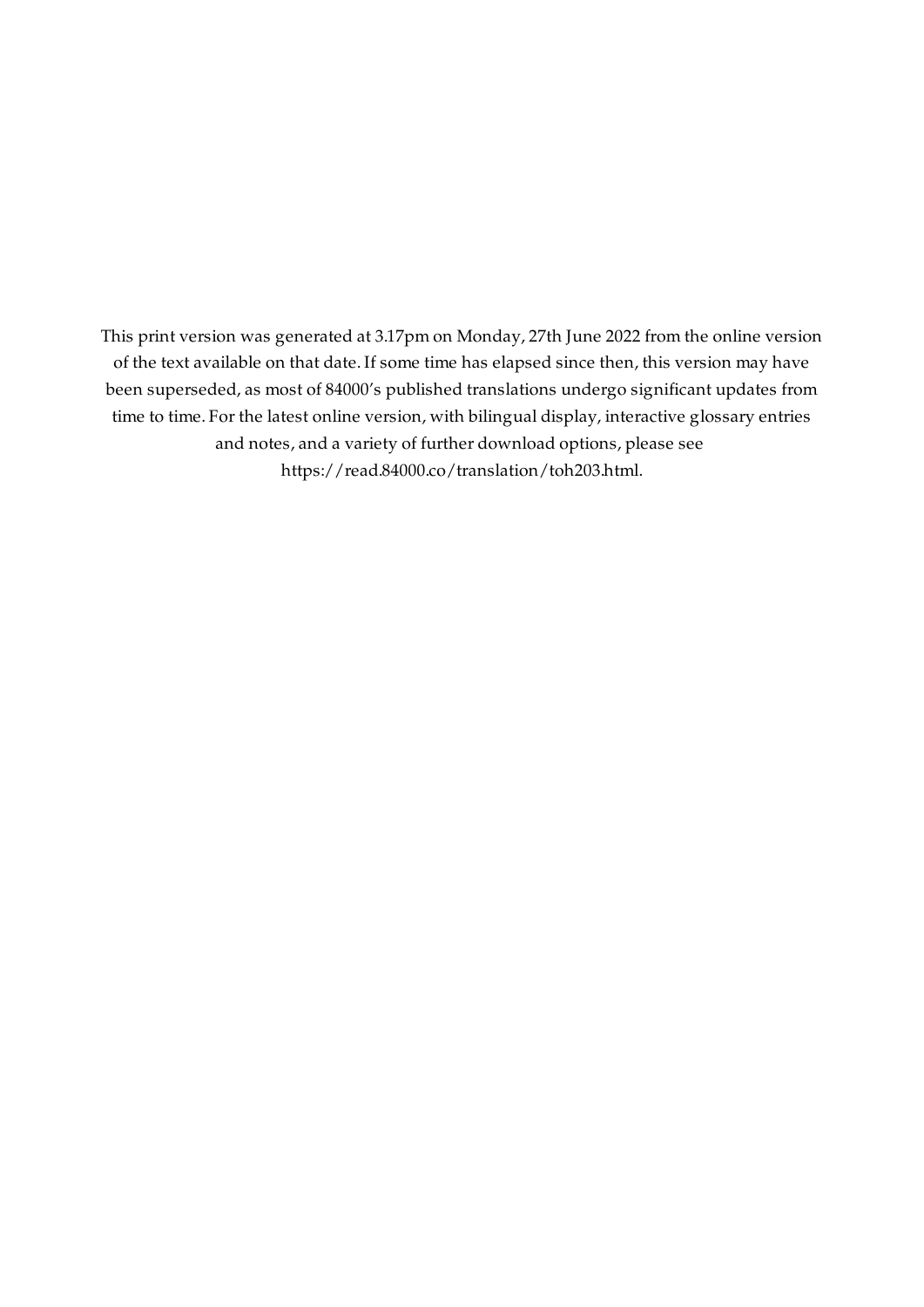## TABLE OF CONTENTS

ti. [Title](#page-0-0)

<span id="page-4-0"></span>[co.](#page-4-0)

- im. [Imprint](#page-2-0)
- co. [Contents](#page-4-0)
- s. [Summary](#page-5-0)
- ac. [Acknowledgements](#page-6-0)
- i. [Introduction](#page-7-0)
- tr. The [Translation](#page-9-0)
	- 1. The Seal of [Dharma](#page-10-0)
	- c. [Colophon](#page-15-0)
- n. [Notes](#page-16-0)
- b. [Bibliography](#page-17-0)
- g. [Glossary](#page-18-0)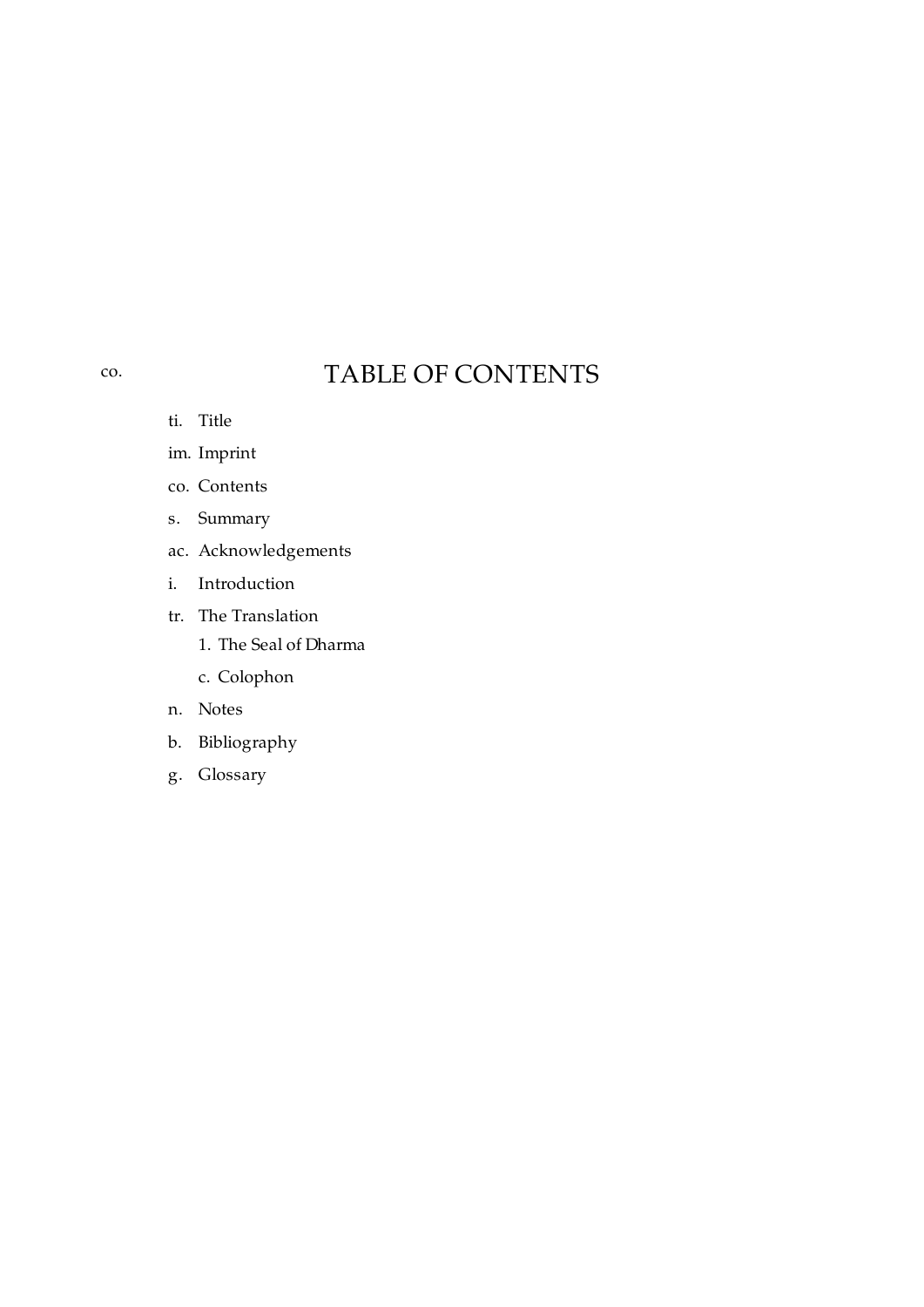### **SUMMARY**

<span id="page-5-1"></span>In this short sūtra, the Buddha addresses the nature of monastic ordination according to the perspective of the Great Vehicle and how going forth from the life of a householder can be said to have the qualities of being noble and supramundane. Following the Buddha's teaching, the two prominent monks Śāriputra and Subhūti engage in a brief discussion on this same topic. [s.1](#page-5-1)

<span id="page-5-0"></span>[s.](#page-5-0)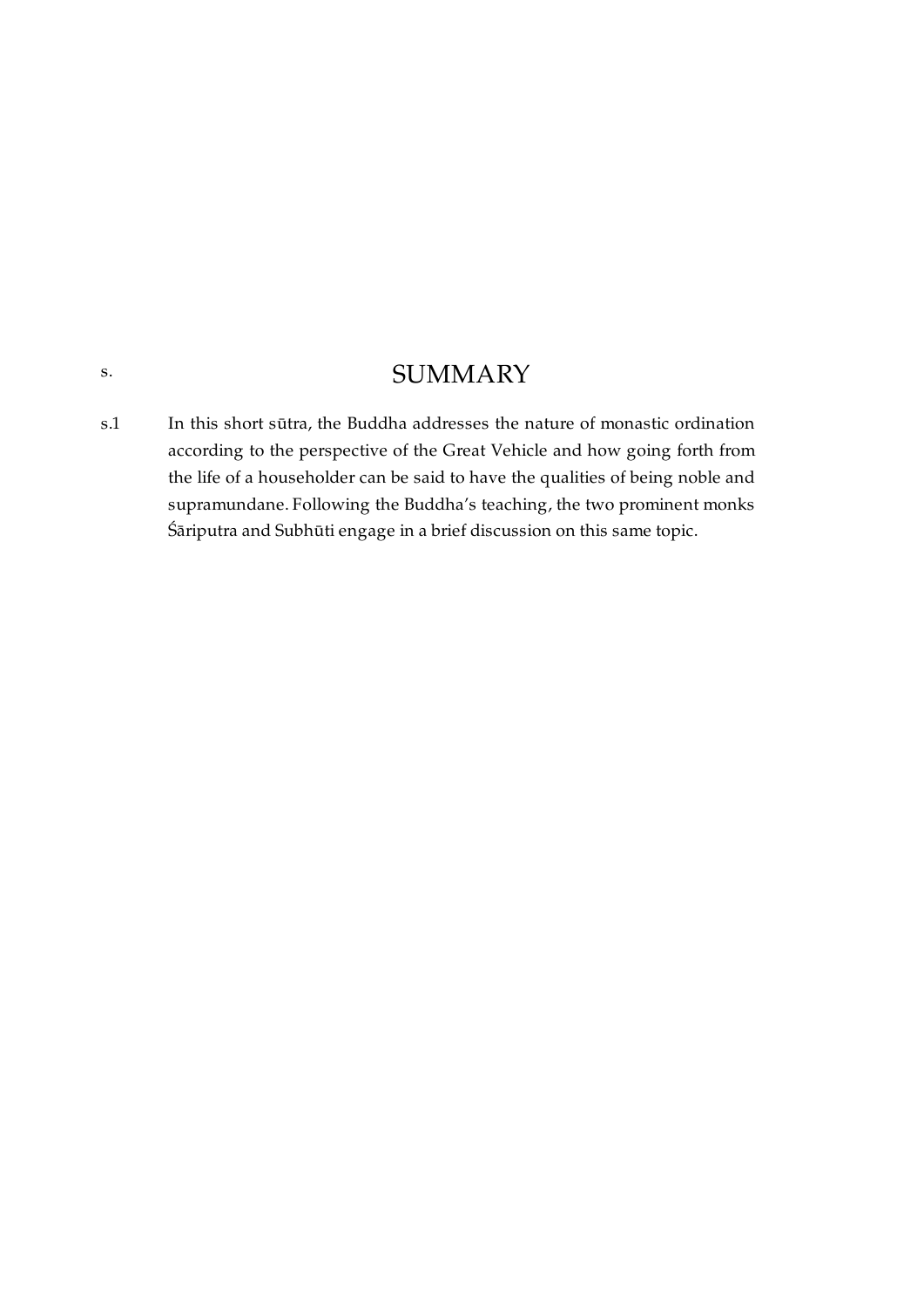### ACKNOWLEDGEMENTS

<span id="page-6-1"></span><span id="page-6-0"></span>Translated by the Dharmachakra Translation Committee under the guidance of Chokyi Nyima Rinpoche. The translation was produced by Jordi Roig, who also wrote the introduction. Andreas Doctor checked the translation against the Tibetan and edited the text. [ac.1](#page-6-1)

> The translation was completed under the patronage and supervision of 84000: Translating the Words of the Buddha.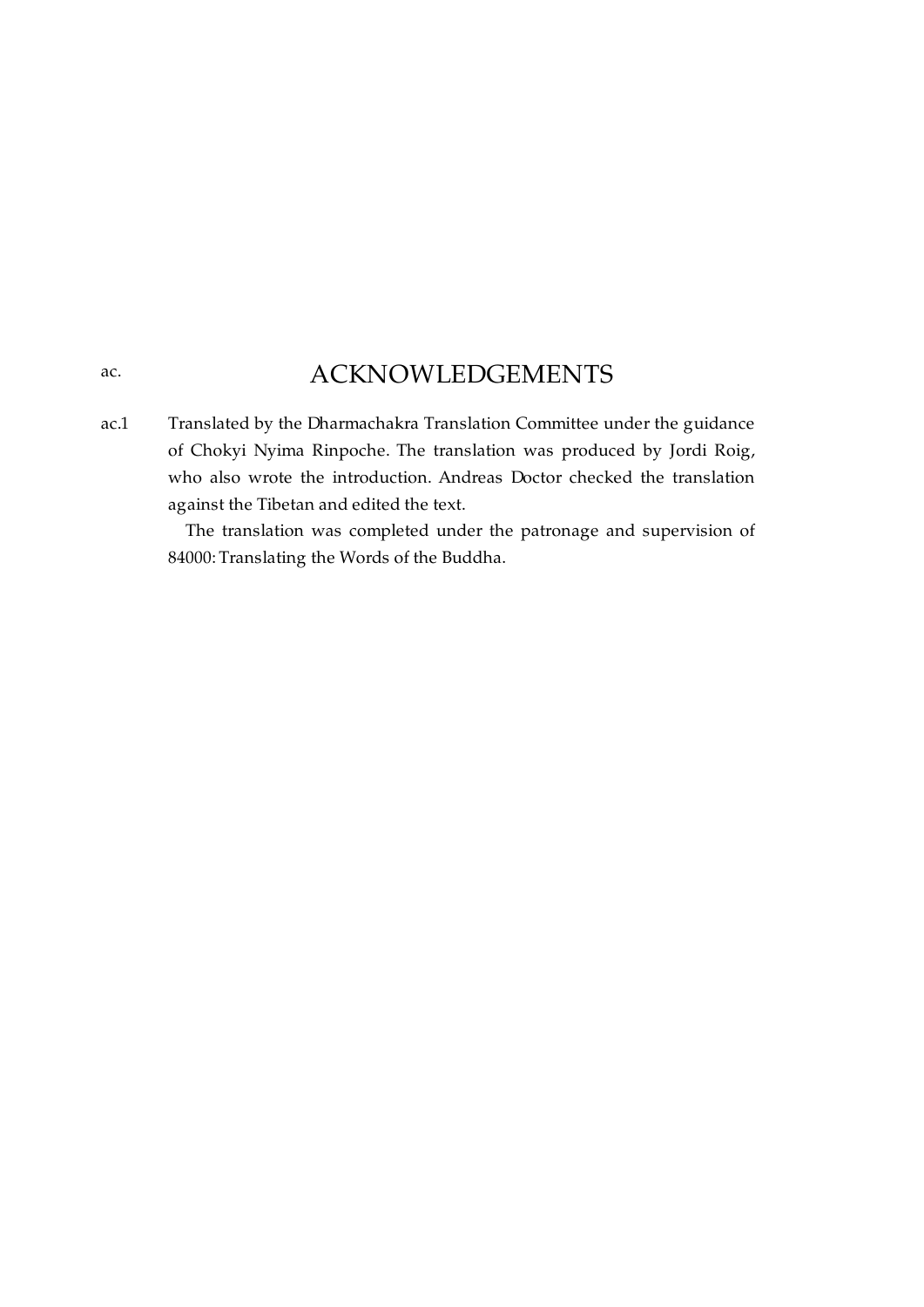INTRODUCTION

<span id="page-7-1"></span>*The Seal of Dharma* is set in the Jeta Grove outside of Śrāvastī, where the Buddha is teaching a large audience of monks and bodhisattvas. The teaching unfolds as the Buddha replies to a series of questions posed by two prominent monks, Śāriputra and Subhūti. Śāriputra, renowned for his pure observance of monastic discipline, first asks how monastic ordination can be said to have the qualities of being noble and supramundane. After the Buddha replies to Śāriputra, Subhūti asks Śāriputra to explain the Buddha's instructions. Śāriputra then explains that the Buddha's paradoxical response—in which he states that only those who do *not* transcend the qualities of ordinary beings and do *not* attain the uncontaminated qualities have truly renounced the world—is a teaching on the Great Vehicle doctrine of emptiness. When Śāriputra finishes his explanation, the Buddha grants his approval and tells Śāriputra that this teaching constitutes a "seal" (*phyag rgya*, *mudrā*) that one may use to challenge beings who are overcome by pride that is driven by their conventional understanding of renunciation and ordination. [i.1](#page-7-1)

> Seven hundred monks attain liberation after hearing this teaching, but the controversy over its approach to renunciation and ordination leads a group of one hundred advanced monks to stand up and leave, while an even smaller group of five monks completely reject this teaching and fall into the hell realms. The Buddha takes this opportunity to point out that this understanding of "going forth" (*rab tu byung ba*, *pravrajita*) may be considered something that the entire world finds disagreeable, but it is nevertheless true. He explains that since ordinary, worldly beings are ultimately nonexistent, one should not object to this teaching simply because the entire world finds it unacceptable. The doctrine of emptiness is thus applied to the "realm of beings" (*sems can gyi khams*, *sattvadhātu*) in exactly the same way that it is applied to the "realm of phenomena" (*chos kyi dbyings*, *dharmadhātu*)

<span id="page-7-2"></span>[i.2](#page-7-2)

<span id="page-7-0"></span>[i.](#page-7-0)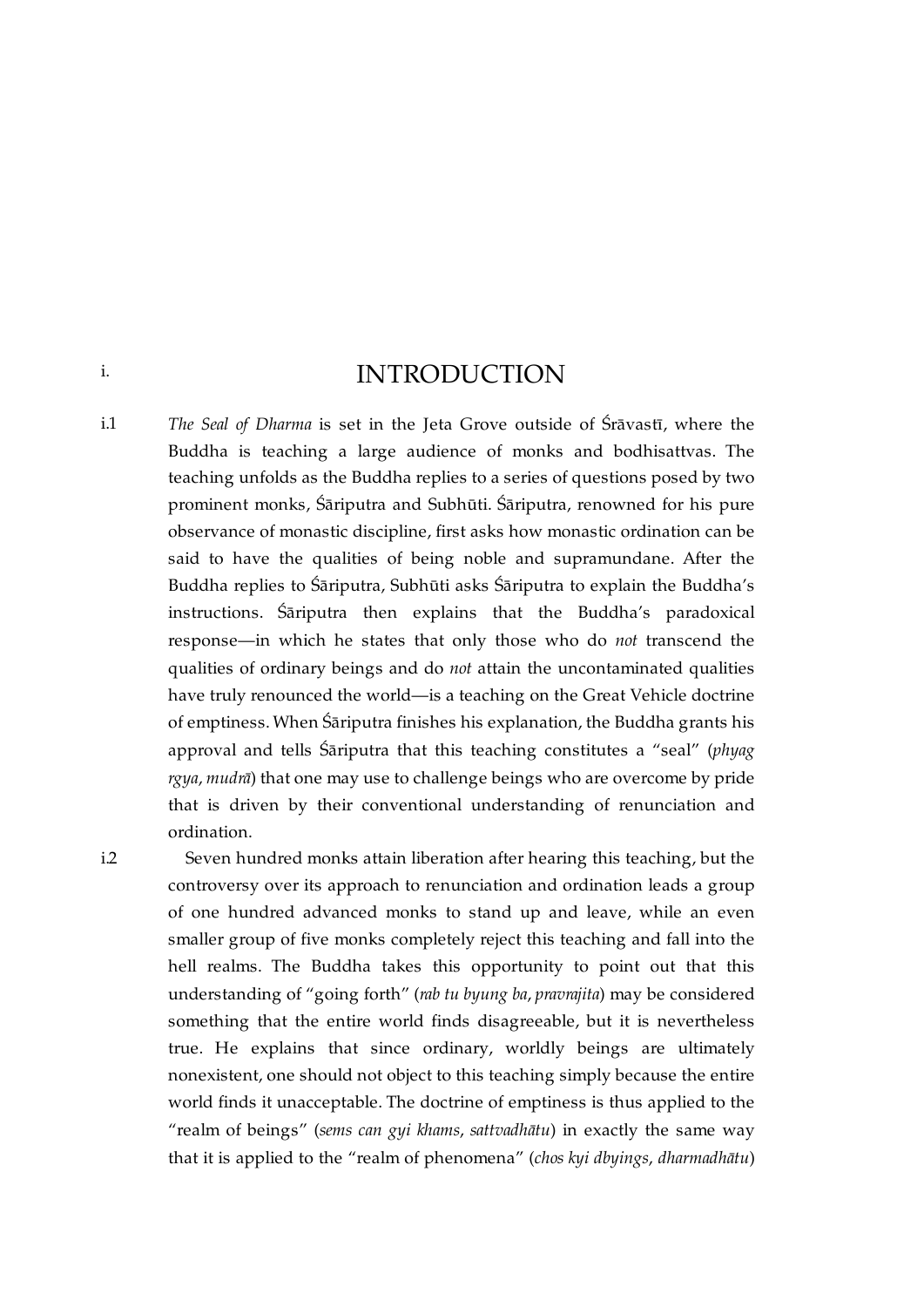to discourage any tendency toward rejecting the doctrine of emptiness simply because it does not accord with the way things appear for ordinary beings.

<span id="page-8-0"></span>[i.3](#page-8-0)

To the best of our knowledge, a Sanskrit version of the sūtra is no longer extant, and it was never translated into Chinese. It is thus difficult to determine much about the history of this scripture in India and East Asia, or to evaluate its importance in Indian Buddhist traditions. The only witnesses we have of this sūtra today are the Tibetan translations that were included in the Tibetan Kangyurs.

<span id="page-8-1"></span>[i.4](#page-8-1)

<span id="page-8-3"></span>The colophon to the Tibetan translation mentions that it was produced by the translators Lui Wangpo and Lhai Dawa, both of whom lived during the early ninth century CE. This dating is also supported by the text's inclusion in the early ninth-century Denkarma (*ldan dkar ma*) inventory of translations into Tibetan. $^1$  $^1$  In addition to his work as a translator, Lui Wangpo was also among the first seven monks to be ordained in Tibet. We do not have much personal information regarding Lhai Dawa, but we do know he was a prolific translator who contributed to at least fourteen translations that were subsequently included in the Kangyur, including the Tibetan translation of one of the shorter versions of the *Mahāparinirvāṇasūtra* (Toh 120) from the Sanskrit.

<span id="page-8-2"></span>[i.5](#page-8-2)

The translation presented here is based primarily on the Tibetan Degé edition, but the Comparative Edition (*dpe bsdur ma*) and the Stok Palace manuscript editions were consulted in the case of problematic readings.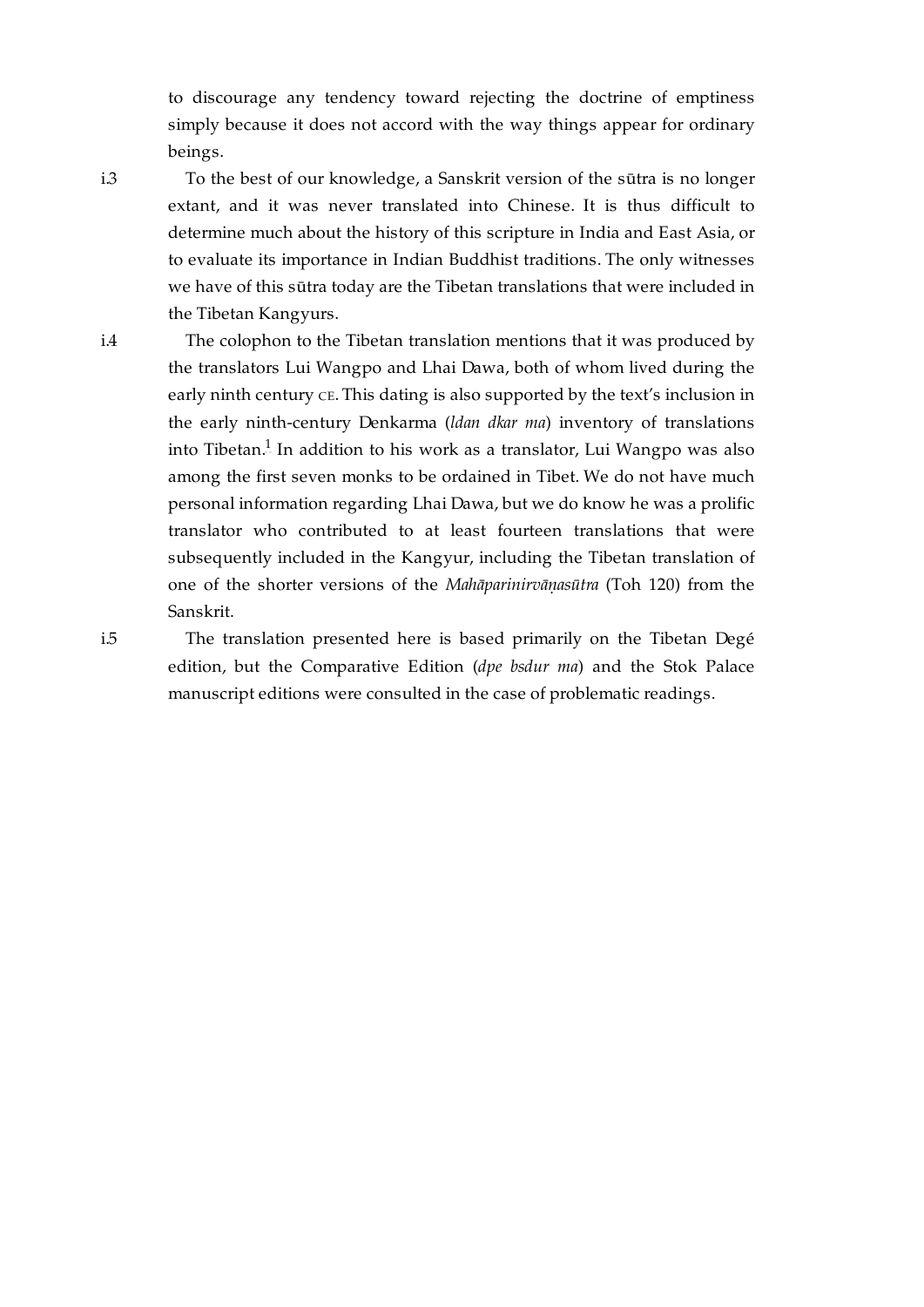The Translation

<span id="page-9-0"></span>The Noble Great Vehicle Sūtra

## **The Seal of Dharma**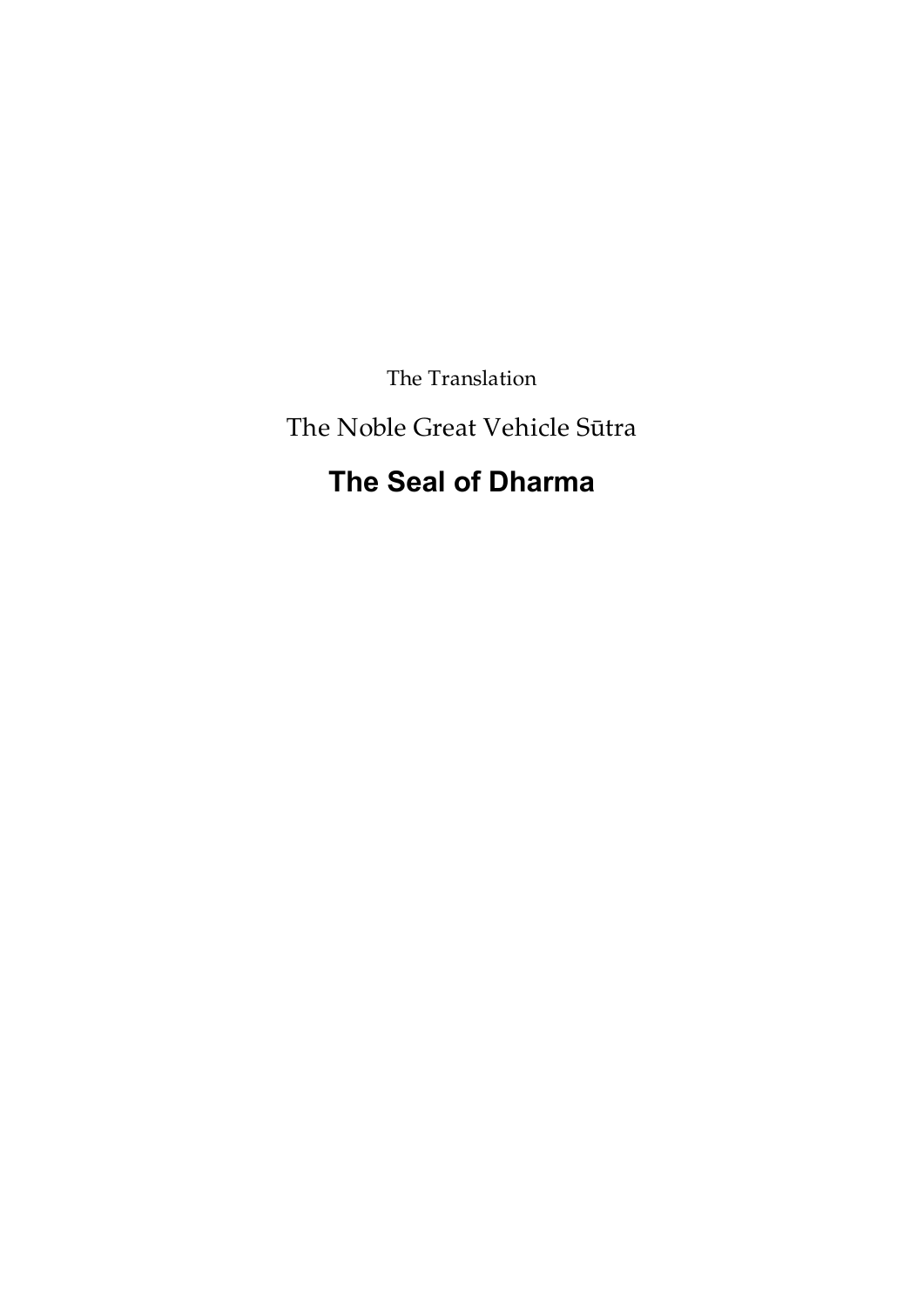### The Seal of Dharma

[\[F.78.a\]](https://translator:gzungs@read.84000-translate.org/source/toh203.html?ref-index=1#ajax-source)

<span id="page-10-1"></span>Homage to all buddhas and bodhisattvas. [1.1](#page-10-1)

- <span id="page-10-2"></span>Thus did I hear at one time. The Blessed One was dwelling in Śrāvastī in the Jeta Grove, Anāthapindada's park, together with a great monastic assembly of five thousand monks and many bodhisattva great beings. By the power of the Blessed One, Venerable Śāriputra rose from his seat, draped his shawl over one shoulder, and knelt on his right knee. Joining his palms, he bowed to the Blessed One and asked, "Blessed One, when we speak of 'going forth,' Blessed One, to what extent is a monk who has gone forth in the wellproclaimed Dharma and Vinaya [\[F.78.b\]](https://translator:gzungs@read.84000-translate.org/source/toh203.html?ref-index=2#ajax-source) fully ordained after taking the noble and supramundane ordination?" [1.2](#page-10-2)
- <span id="page-10-3"></span>"Śāriputra," the Blessed One replied, "a monk who has gone forth in the well-proclaimed Dharma and Vinaya is fully ordained after taking the noble and supramundane ordination to the extent that he does not transcend the qualities of ordinary beings and does not attain the uncontaminated qualities. Those who go forth in this way are genuinely going forth, whereas those who do not go forth in this way are incorrectly going forth. Śāriputra, such monks are worthy of receiving donations that are offered faithfully. They are also worthy of receiving clothing, food, bedding, seats, medicines, and healing substances. [1.3](#page-10-3)

<span id="page-10-4"></span>[1.4](#page-10-4)

"Śāriputra, monks who do not abandon exertion will also not abandon form. They will also not abandon feeling, perception, formation, or consciousness. That is why a monk who has gone forth in the wellproclaimed Dharma and Vinaya is fully ordained after taking the noble and supramundane ordination. Those who go forth in this way are genuinely going forth, whereas those who do not go forth in this way are incorrectly

<span id="page-10-0"></span>[1.](#page-10-0)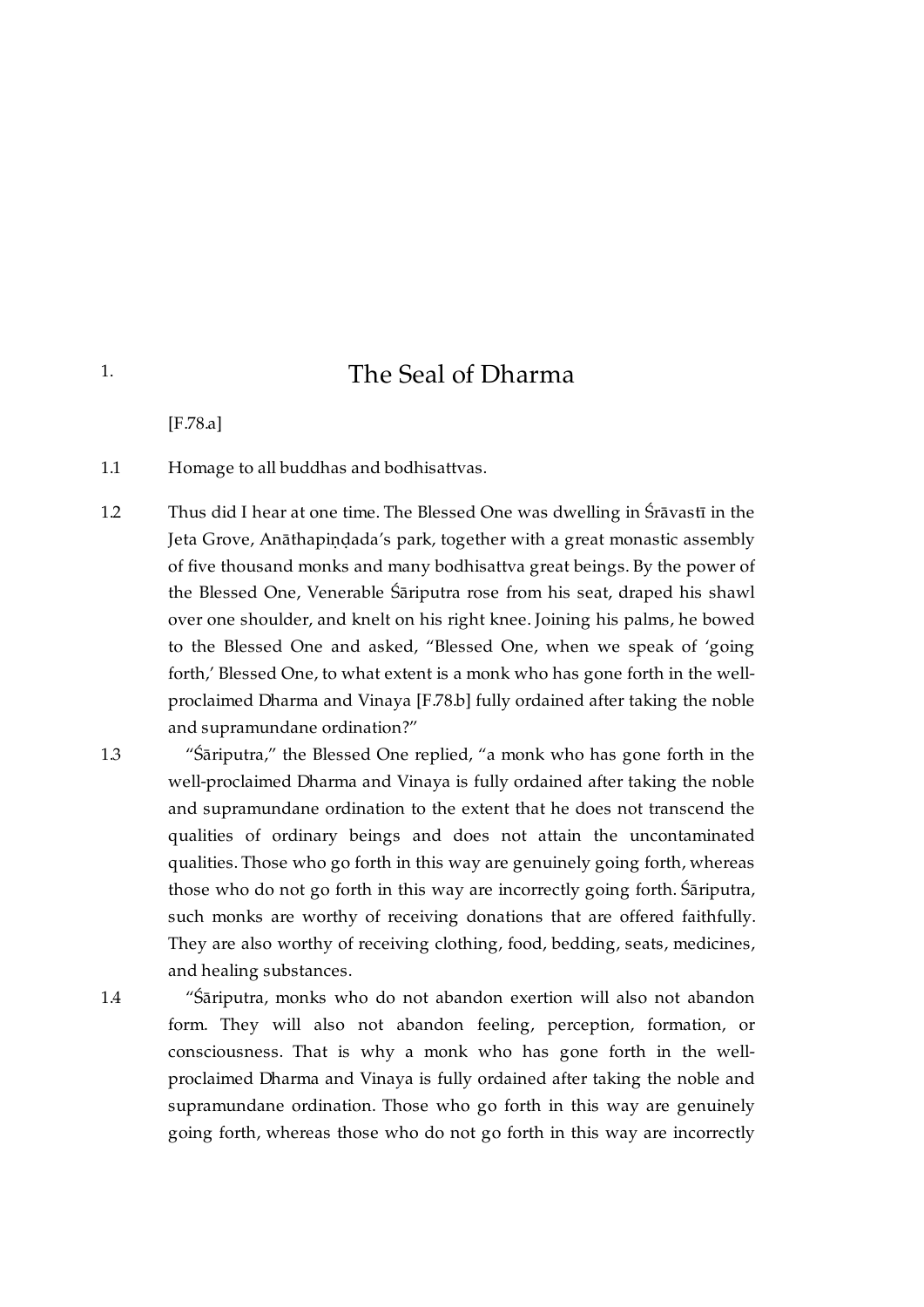going forth. Śāriputra, such monks are worthy of receiving donations that are offered faithfully. They are also worthy of receiving clothing, food, bedding, seats, medicines, and healing substances."

<span id="page-11-0"></span>[1.5](#page-11-0)

At that point Venerable Subhūti inquired of Venerable Śāriputra, "Venerable Śāriputra, what did the Blessed One have in mind when he said, 'Śāriputra, a monk who has gone forth in the well-proclaimed Dharma and Vinaya is fully ordained after taking the noble and supramundane ordination to the extent that he does not transcend the qualities of ordinary beings and does not attain the uncontaminated qualities. [\[F.79.a\]](https://translator:gzungs@read.84000-translate.org/source/toh203.html?ref-index=3#ajax-source) Those who go forth in this way are genuinely going forth, whereas those who do not go forth in this way are incorrectly going forth. Śāriputra, such monks are worthy of receiving donations that are offered faithfully. They are also worthy of receiving clothing, food, bedding, seats, medicines, and healing substances'?"

"Venerable Subhūti," Śāriputra replied, "the qualities of ordinary beings are illusory and cannot be transcended. Venerable Subhūti, the qualities of ordinary beings are neither created nor easily transcended. Venerable Subhūti, the realm of sentient beings is not apprehended within, it is not apprehended without, and it is also not apprehended anywhere else. The nature of the realm of sentient beings and the nature of all qualities of ordinary beings are not easily transcended.

"Venerable Subhūti, the Blessed One has said, 'A monk who has gone forth in the well-proclaimed Dharma and Vinaya is fully ordained after taking the noble and supramundane ordination to the extent that he does not transcend the qualities of ordinary beings and does not attain the uncontaminated qualities. Those who go forth in this way are genuinely going forth, whereas those who do not go forth in this way are incorrectly going forth. Śāriputra, such monks are worthy of receiving donations that are offered faithfully. They are also worthy of receiving clothing, food, bedding, seats, medicines, and healing substances.'

"Venerable Subhūti, regarding that statement, how could something that has no basis or foundation possibly be attained? Venerable Subhūti, [\[F.79.b\]](https://translator:gzungs@read.84000-translate.org/source/toh203.html?ref-index=4#ajax-source) if the uncontaminated qualities were possible to attain, then the state of the worthy ones would arise based on apprehension. The nature of the thusgone ones, the worthy ones, the perfect buddhas, is without basis.

"Venerable Subhūti, this is what the Blessed One had in mind when he said, 'A monk who has gone forth in the well-proclaimed Dharma and Vinaya is fully ordained after taking the noble and supramundane ordination to the extent that he does not transcend the qualities of ordinary beings and does not attain the uncontaminated qualities. Those who go forth in this way are genuinely going forth, whereas those who do not go forth in

<span id="page-11-2"></span>[1.7](#page-11-2)

<span id="page-11-1"></span>[1.6](#page-11-1)

<span id="page-11-3"></span>[1.8](#page-11-3)

<span id="page-11-4"></span>[1.9](#page-11-4)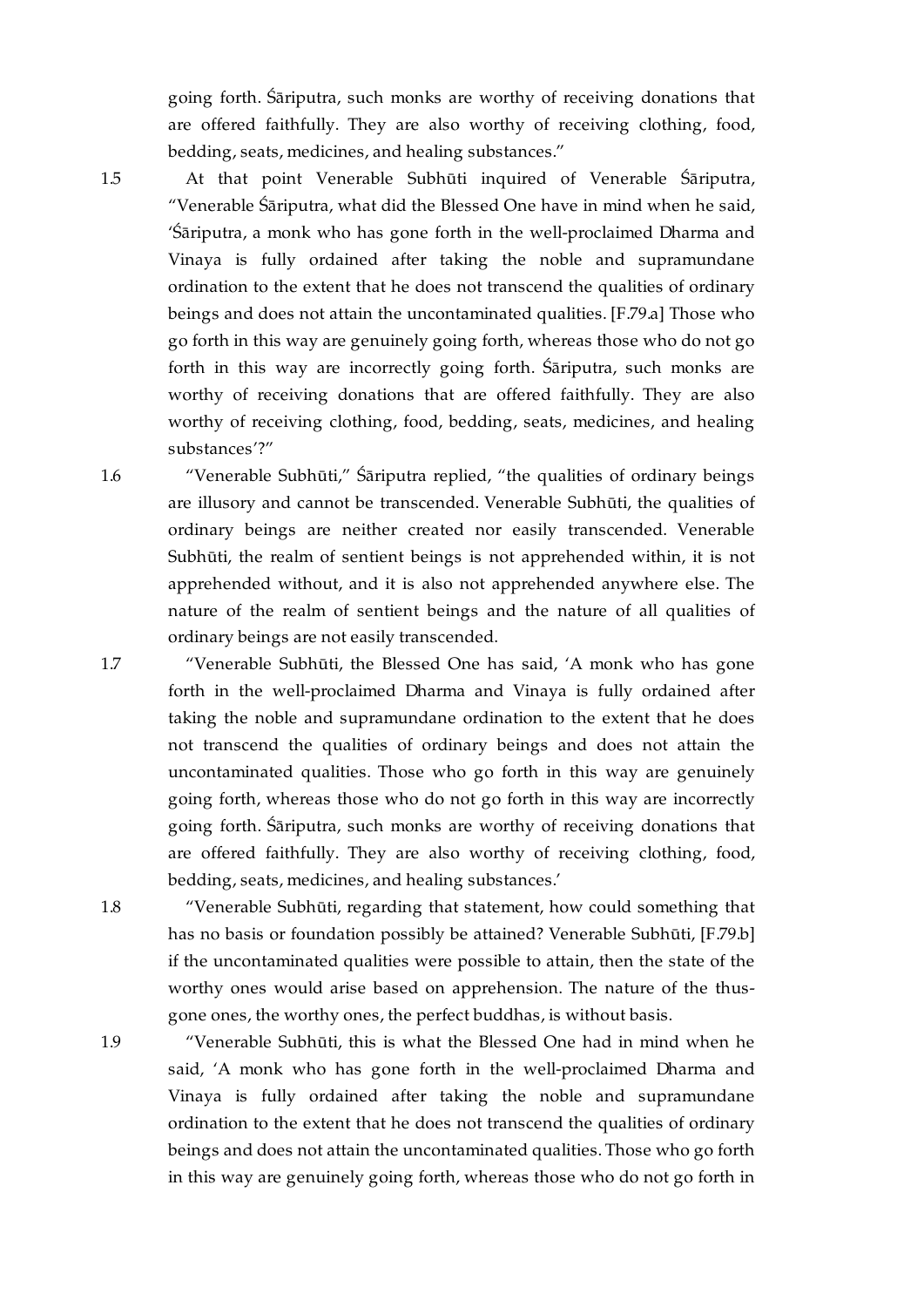this way are incorrectly going forth. Śāriputra, such monks are worthy of receiving donations that are offered faithfully. They are also worthy of receiving clothing, food, bedding, seats, medicines, and healing substances.' "

<span id="page-12-0"></span>Venerable Subhūti asked, "Venerable Śāriputra, what did the Blessed One have in mind when he said, 'Monks who do not abandon exertion will also not abandon form. They will also not abandon feelings, perceptions, formations, or consciousness. That is why a monk who has gone forth in the well-proclaimed Dharma and Vinaya is fully ordained after taking the noble and supramundane ordination. Those who go forth in this way are genuinely going forth, whereas those who do not go forth in this way are incorrectly going forth. Śāriputra, such monks are worthy of receiving donations that are offered faithfully. They are also worthy of receiving clothing, food, bedding, seats, medicines, and healing substances'?" [1.10](#page-12-0)

<span id="page-12-1"></span>Śāriputra replied, "Venerable Subhūti, the Blessed One [\[F.80.a\]](https://translator:gzungs@read.84000-translate.org/source/toh203.html?ref-index=5#ajax-source) had the nature of reality in mind when he said, 'Monks who do not abandon exertion will also not abandon form. They will also not abandon feelings, perceptions, formations, or consciousness.' [1.11](#page-12-1)

<span id="page-12-2"></span>"Venerable Subhūti, the realm of phenomena is not apprehended internally, it is not apprehended externally, and it is also not apprehended anywhere else. What is imputed as 'internal' is without anything to impute and is an imputation of what is unborn. In view of that, the realm of phenomena is sameness because the realm of sentient beings is sameness, and the realm of sentient beings is sameness because the realm of phenomena is sameness. Therefore, the realm of sentient beings and the realm of phenomena are indivisible and undivided. That which is indivisible and undivided is also without anything to remove<sup>[2](#page-16-2)</sup> or add. That which is without anything to add or remove<sup>[3](#page-16-3)</sup> is not something to transcend or attain. [1.12](#page-12-2)

<span id="page-12-6"></span><span id="page-12-5"></span>"Venerable Subhūti, the Blessed One had this in mind when he said, 'Monks who do not abandon exertion will also not abandon form. They will also not abandon feelings, perceptions, formations, or consciousness. That is why a monk who has gone forth in the well-proclaimed Dharma and Vinaya is fully ordained after taking the noble and supramundane ordination. Those who go forth in this way are genuinely going forth, whereas those who do not go forth in this way are incorrectly going forth. Śāriputra, such monks are worthy of receiving donations that are offered faithfully. They are also worthy of receiving clothing, food, bedding, seats, medicines, and healing substances.'

<span id="page-12-4"></span>[1.14](#page-12-4)

<span id="page-12-3"></span>[1.13](#page-12-3)

"Monks who have no qualms do not raise qualms. Monks who lack verbal expression and have transcended verbal expression are unable to make presentations based on deliberations. [\[F.80.b\]](https://translator:gzungs@read.84000-translate.org/source/toh203.html?ref-index=6#ajax-source) For such monks there is no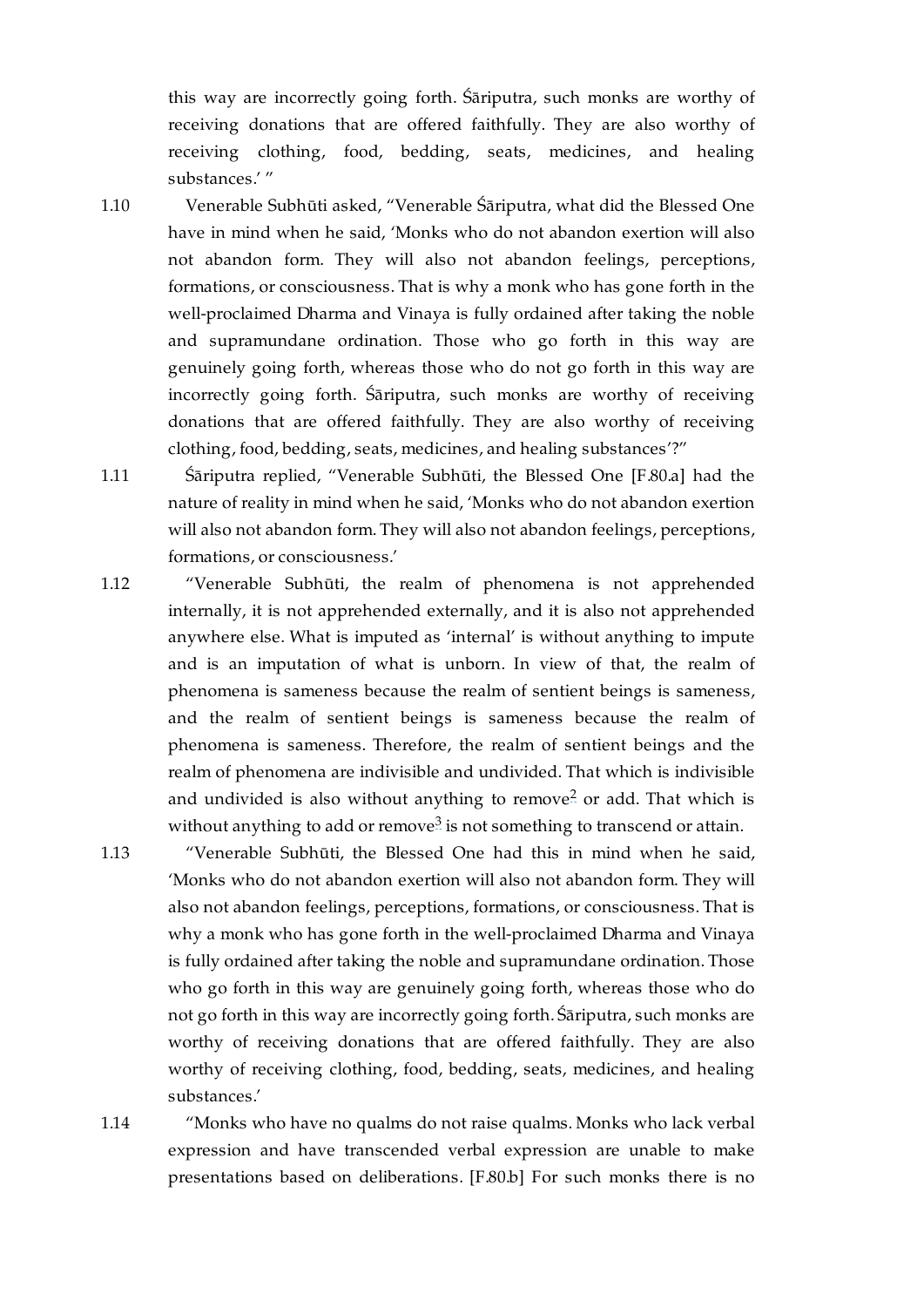coming, going, standing, sitting, and lying down. Monks who are not skilled logicians delight in examination. Monks who are skilled logicians delight in nonexamination. Venerable Subhūti, that is what the Blessed One had in mind when he said, 'That is why a monk who has gone forth in the wellproclaimed Dharma and Vinaya is fully ordained after taking the noble and supramundane ordination. Those who go forth in this way are genuinely going forth, whereas those who do not go forth in this way are incorrectly going forth. Śāriputra, such monks are worthy of receiving donations that are offered faithfully. They are also worthy of receiving clothing, food, bedding, seats, medicines, and healing substances.' "

<span id="page-13-0"></span>At that time, the Blessed One expressed his approval to Venerable Śāriputra: "Excellent, Śāriputra, excellent! The way that you have presented this is exactly what I intended and taught. This is what going forth means according to the well-spoken Dharma and Vinaya. Śāriputra, one who wishes to challenge proud beings using this seal should explain this seal in their presence. Śāriputra, one who truly understands it can use this seal to challenge multitudes of proud beings." [1.15](#page-13-0)

<span id="page-13-5"></span><span id="page-13-1"></span>When this Dharma teaching was taught, the minds of seven hundred monks were freed from contaminants without further appropriation. However, one hundred monks who had reached their final existence $\frac{4}{3}$  $\frac{4}{3}$  $\frac{4}{3}$  did not adopt, understand, or appreciate this Dharma teaching, so they rose from their seats and left. Five monks even rejected the teaching and turned their backs on it, so they fell into the great hells in their current embodiments. [1.16](#page-13-1)

<span id="page-13-2"></span>"Śāriputra," the Blessed One said, "I have taught this Dharma knowing well that, unfortunately, the entire world will find it disagreeable. [\[F.81.a\]](https://translator:gzungs@read.84000-translate.org/source/toh203.html?ref-index=7#ajax-source) I knew this but taught it anyway, as there is nothing disagreeable about it at all. To give an analogy, Śāriputra, a person may fall asleep and dream that I am teaching the Dharma to you in front of a crowd of people. That person might object to this, saying, 'That Dharma is disagreeable to the entire world!' But what do you think, Śāriputra? In that case would those people who disagree with this Dharma truly exist?" [1.17](#page-13-2)

Śāriputra replied, "No, Blessed One, they would not."

<span id="page-13-3"></span>The Blessed One said, "Śāriputra, likewise, even though I also admit that this Dharma is disagreeable to the entire world, I teach it this way because that very world itself is not seen correctly. As the world does not exist, the Dharma is incalculable. Even the designation of the world is also nonexistent. Śāriputra, the expression *disagreeable to the entire world* refers to the fact that phenomena are unadulterated and unmixed. [1.18](#page-13-3)

<span id="page-13-4"></span>Śāriputra asked, "Blessed One, what does the word *unadulterated* mean?" [1.19](#page-13-4)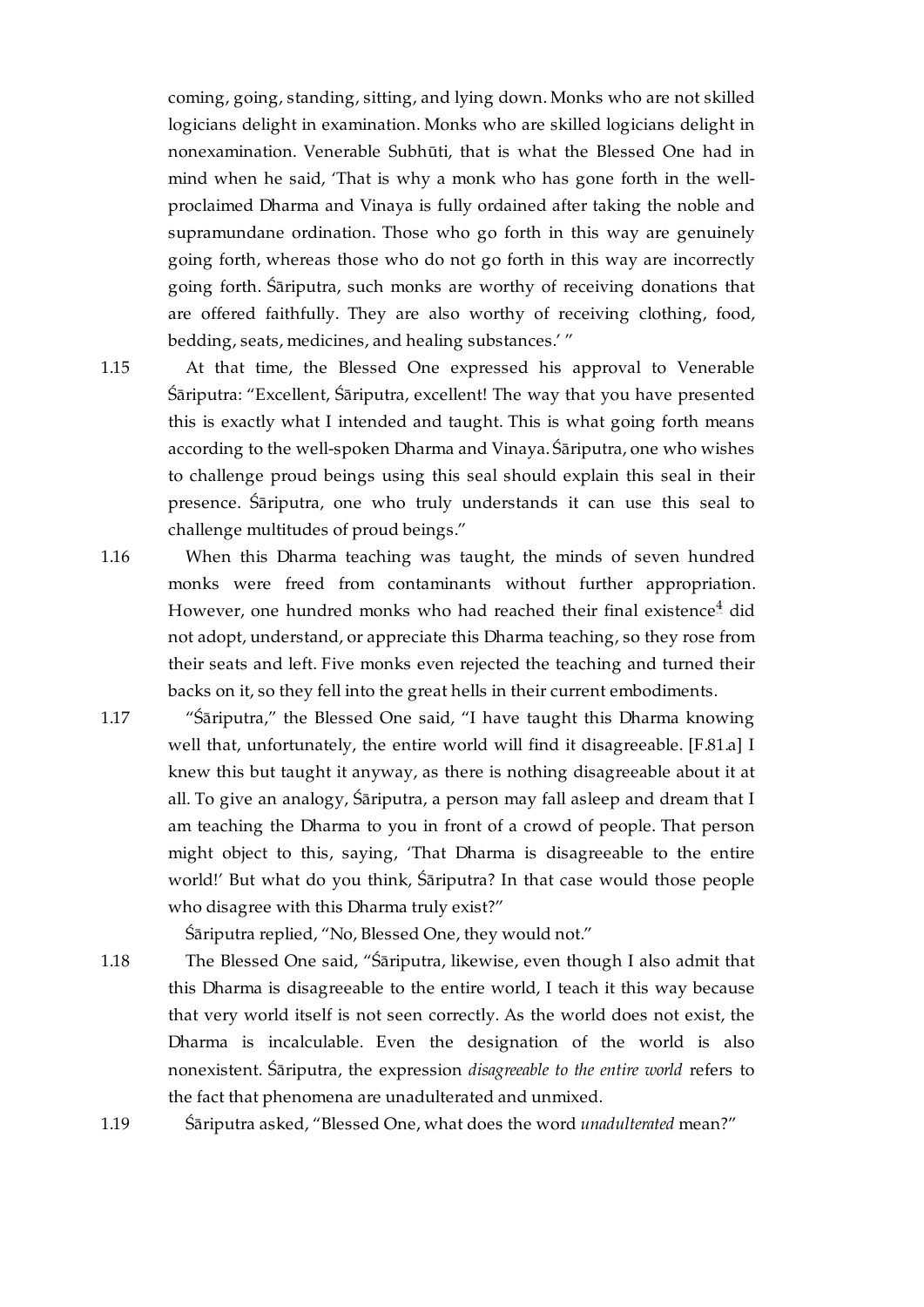The Blessed One replied, "Śāriputra, *unadulterated* refers to the fact that phenomena have the same taste. They are neither exclusively the same nor exclusively different. Śāriputra, *unadulterated* is a synonym for *emptiness*."

<span id="page-14-0"></span>[1.20](#page-14-0)

Śāriputra asked, "Blessed One, what does the word *emptiness* mean?"

The Blessed One replied, "Śāriputra, *emptiness* means *absence of designation*. That which is beyond designation is not amenable to designation. That which is not amenable to designation is neither mundane nor supramundane. Śāriputra, that which is neither mundane nor supramundane is called *emptiness*."

- <span id="page-14-1"></span>When the Blessed One had said this, Venerable Śāriputra, the entire assembly of monks, the bodhisattva great beings, and the world with its gods, humans, asuras, and gandharvas [\[F.81.b\]](https://translator:gzungs@read.84000-translate.org/source/toh203.html?ref-index=8#ajax-source) rejoiced and praised what the Blessed One had said. [1.21](#page-14-1)
- <span id="page-14-2"></span>*This concludes the noble Great Vehicle sūtra "The Seal of Dharma."* [1.22](#page-14-2)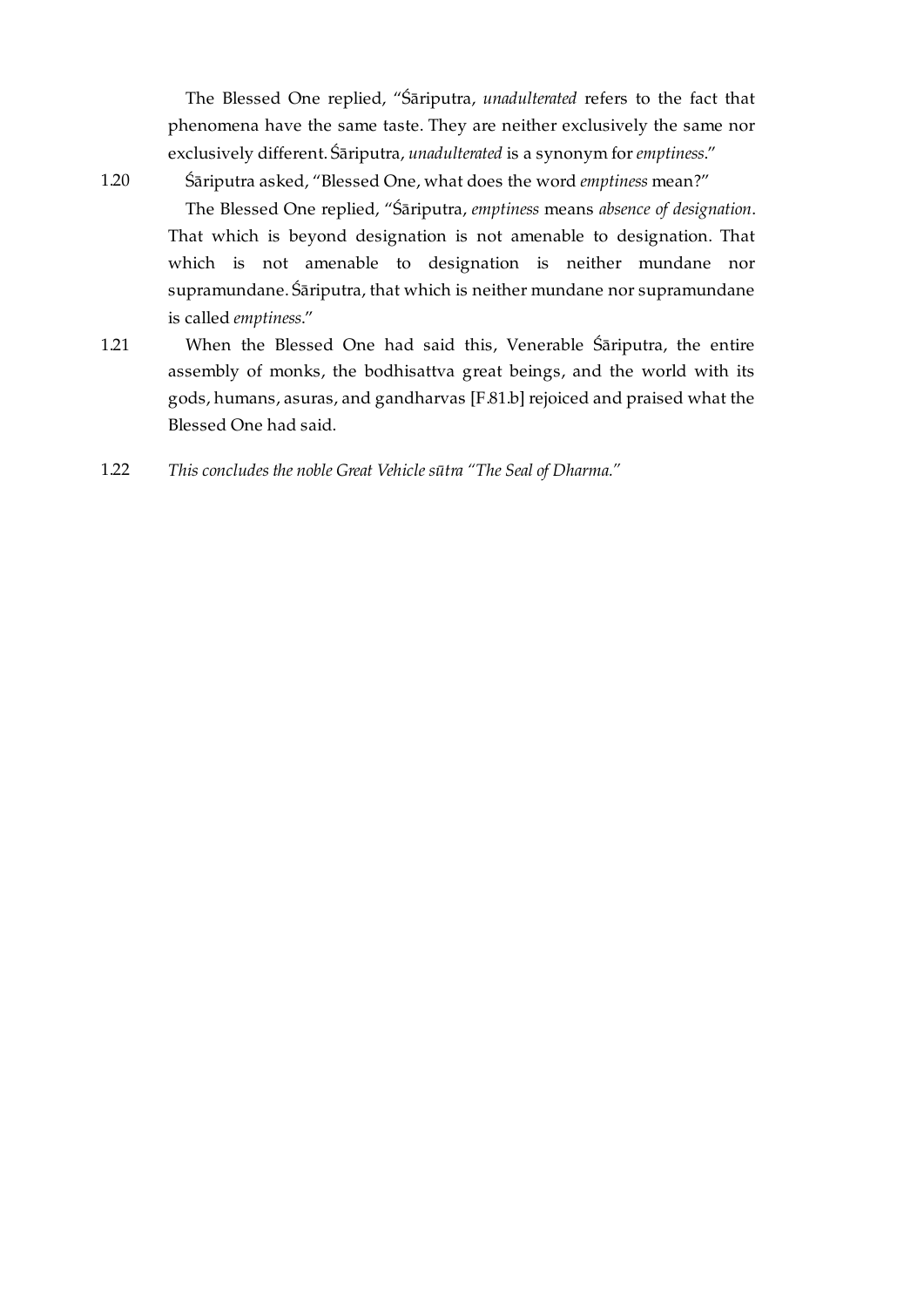## Colophon

<span id="page-15-1"></span>This was translated and finalized by the translators Bandé Lui Wangpo and Lhai Dawa. [c.1](#page-15-1)

<span id="page-15-0"></span>[c.](#page-15-0)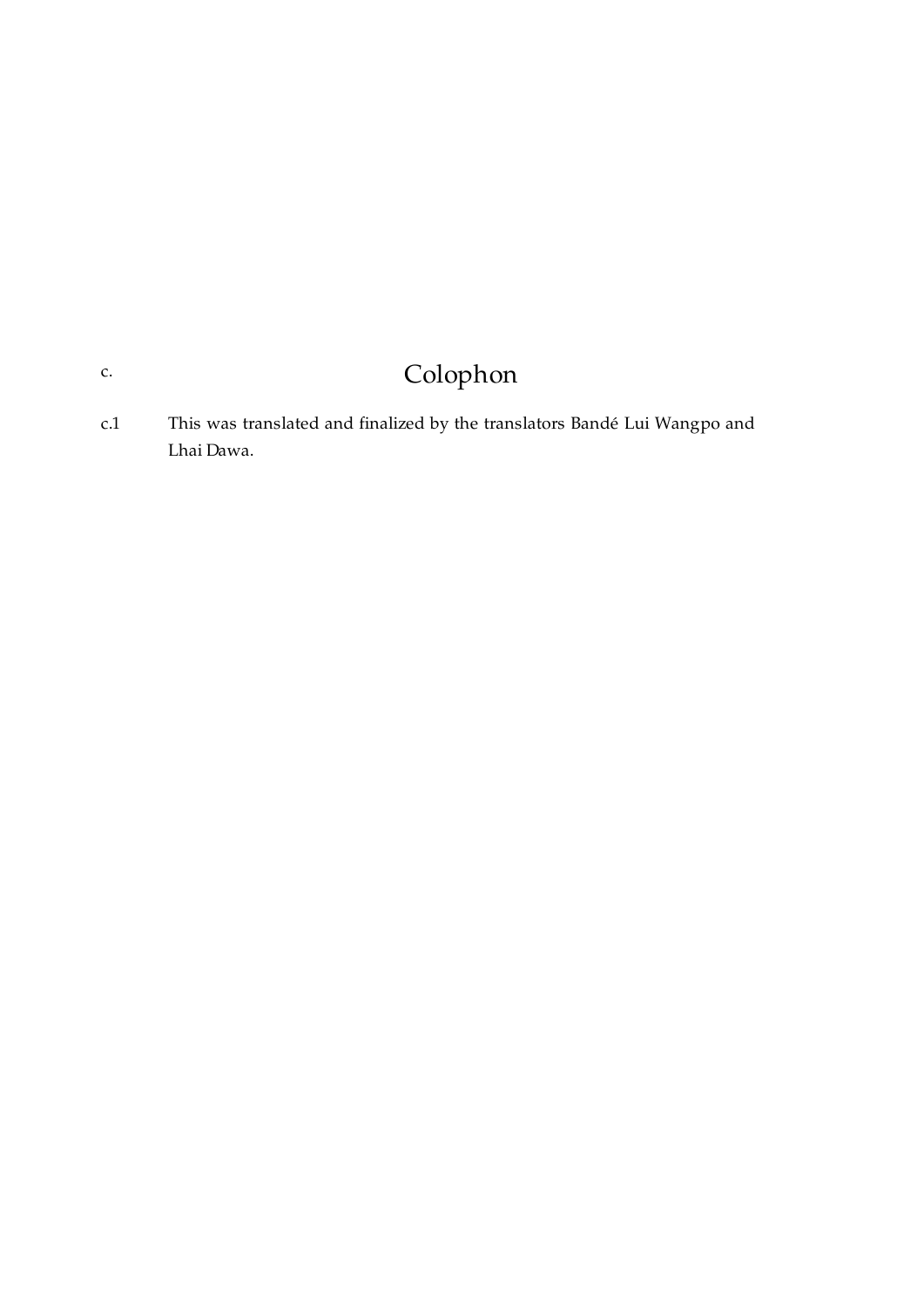### NOTES

- <span id="page-16-1"></span><span id="page-16-0"></span>[n.1](#page-8-3) The Denkarma catalog is dated to c. 812 CE. See Denkarma, folio 299.b.4. See also Herrmann-Pfandt 2008, pp. 113–14, no. 213.
- <span id="page-16-2"></span>[n.2](#page-12-5) Translated based on Stok: *bsal ba*. Degé: *gsal ba*.
- <span id="page-16-3"></span>[n.3](#page-12-6) Translated based on Yongle and Peking Kangxi: *bsal ba*. Degé (and other versions): *gsal ba*.
- <span id="page-16-4"></span>[n.4](#page-13-5) In this case, those who have reached their final existence refers to monks who had reached the state of a worthy one. In other contexts, it can denote a bodhisattva in the last life before awaking to the state of a buddha.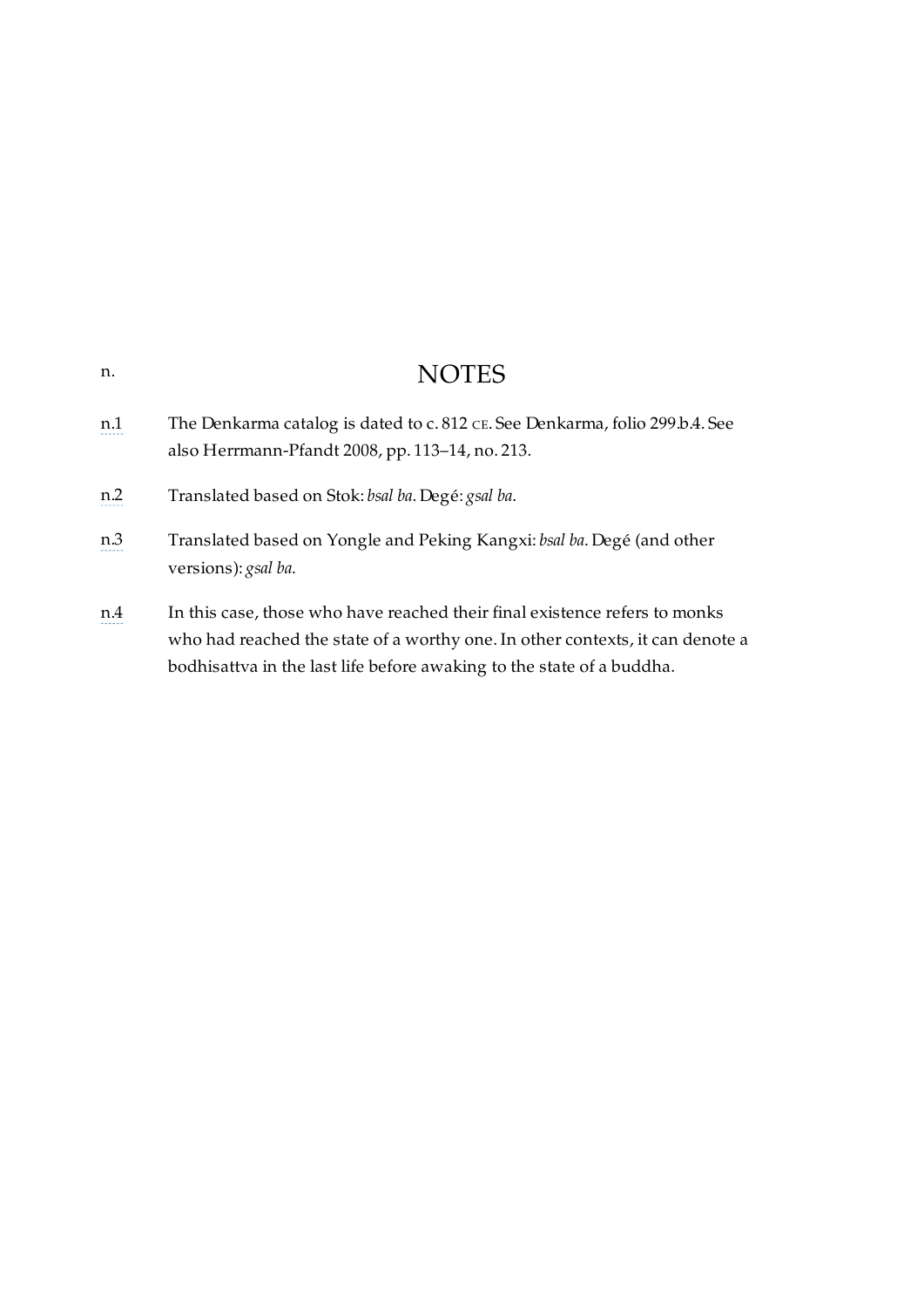### BIBLIOGRAPHY

- <span id="page-17-0"></span>*chos kyi phyag rgya* (*Dharmamudrā*). Toh 203, Degé Kangyur vol. 62 (mdo sde, tsha), folios 78.a–81.b.
- *chos kyi phyag rgya*. bka' 'gyur (dpe bsdur ma) [Comparative Edition of the Kangyur], krung go'i bod rig pa zhib 'jug ste gnas kyi bka' bstan dpe sdur khang (The Tibetan Tripitaka Collation Bureau of the China Tibetology Research Center). 108 volumes. Beijing: krung go'i bod rig pa dpe skrun khang (China Tibetology Publishing House), 2006–9, vol. 62, 199–208.
- *chos kyi phyag rgya*. Stok Palace Kangyur vol. 72 (mdo sde, zha), folios 222.a– 227.a.
- *yongs su mya ngan las 'das pa chen po* (*Mahāparinirvāṇa*). Toh 120, Degé Kangyur vol. 54 (mdo sde, nya), folios 1.b–151.a.
- Denkarma (*pho brang stod thang ldan [/ lhan] dkar gyi chos 'gyur ro cog gi dkar chag*). Degé Tengyur vol. 206 (sna tshogs, jo), folios 294.b–310.a.
- Herrmann-Pfandt, Adelheid. *Die lHan kar ma: ein früher Katalog der ins Tibetische übersetzten buddhistischen Texte*. Vienna: Verlag der Österreichischen Akademie der Wissenschaften, 2008.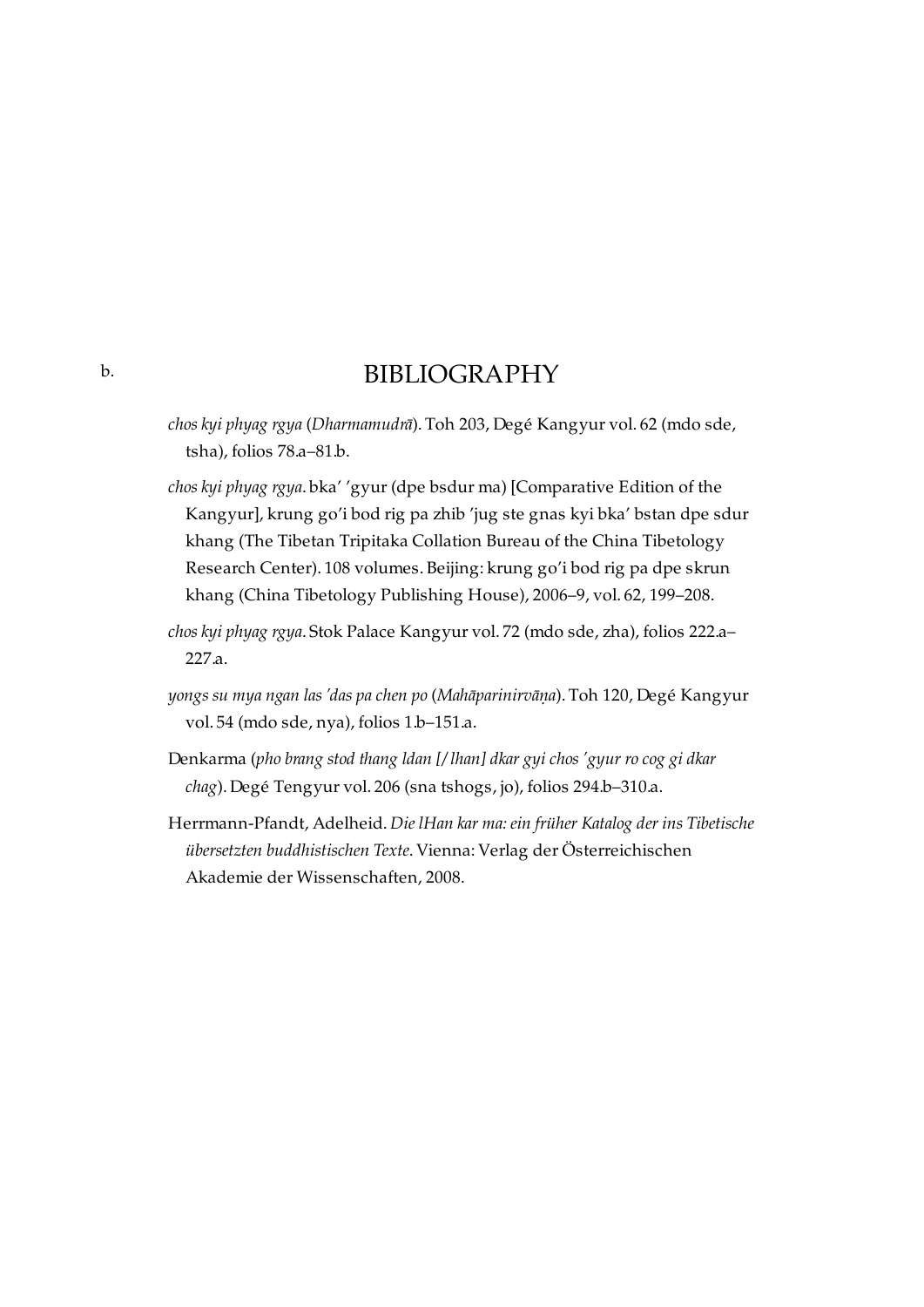### GLOSSARY

<span id="page-18-1"></span>Anāthapiṇḍada [g.1](#page-18-1)

*mgon med zas sbyin*

<u>*য়য়ঀৼড়৻ড়৸ৼড়ৢঢ়৸ড়৸ড়৸ড়৸ড়৸ড়৸ড়৸ড়৸ড়৸*ড়৸</u>

*Anāthapiṇḍada*

An important benefactor of the Buddha who purchased a plot of land on the outskirts of Śrāvastī that belonged to Prince Jeta and then donated it to the Buddhist community.

#### <span id="page-18-2"></span>Apprehension [g.2](#page-18-2)

*dmigs pa* དགས་པ། *upalabdhi* A conceptual, dualistic perception.

#### <span id="page-18-3"></span>Asura [g.3](#page-18-3)

*lha ma yin*

শ্বুস্ম'শ্ৰিৰ্]

*asura*

One of the six classes of sentient beings. The asuras are engendered and dominated by envy, ambition, and hostility and described as being incessantly embroiled in disputes with the gods (*deva*). They are frequently portrayed in brahmanical mythology as having a disruptive effect on cosmological and social harmony.

#### <span id="page-18-4"></span>Contaminant [g.4](#page-18-4)

*zag pa*

<span id="page-18-0"></span>[g.](#page-18-0)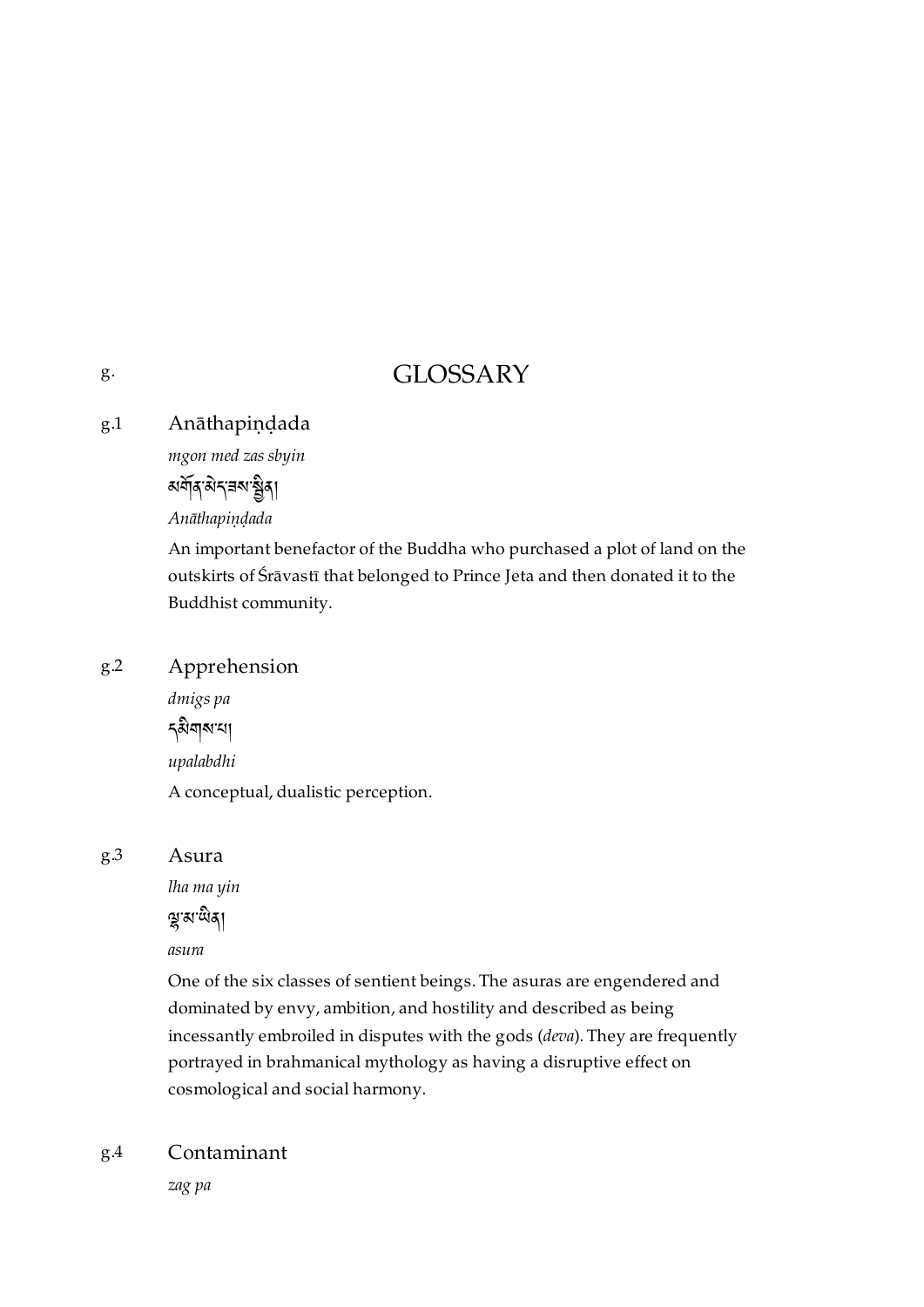ཟག་པ། *āsrava* Mental affliction.

#### <span id="page-19-0"></span>Disagreeable to the entire world [g.5](#page-19-0)

*'jig rten thams cad dang mi 'thun pa* <u>दद्देवा हेब् बसरा उन् नृत्यसे दबुबाया</u> *sarvalokavipratyanīka*

The Buddha seems to have been well aware of the outcry some of his central teachings would provoke. In several discourses, he warns that whole world would be averse to (Skt.*sarvalokavipratyanīka*, Tib. *'jig rten thams cad dang mi 'thun pa*) teachings such as no-self, emptiness, and dependent origination because they contradict some of the most deeply held assumptions people have about themselves and the world.

#### <span id="page-19-1"></span>Emptiness [g.6](#page-19-1)

*stong pa nyid*

ফুঁহায়ান্ত্রী

*śūnyatā*

In the Mahāyāna, it refers to the lack of any intrinsic nature in all phenomena that would allow them to be regarded as real, independently existing entities.

#### <span id="page-19-2"></span>Fully ordained [g.7](#page-19-2)

*rdzogs par bsnyen pa* · *bsnyen par rdzogs pa* གས་པར་བན་པ། · བན་པར་གས་པ། *upasampanna* · *upasampadā* Someone fully ordained.

#### <span id="page-19-3"></span>Gandharva [g.8](#page-19-3)

*dri za*

ঠূ`ৰা

*gandharva*

A class of semidivine beings sometimes referred to as heavenly musicians.

#### <span id="page-19-4"></span>Going forth [g.9](#page-19-4)

*rab tu byung ba*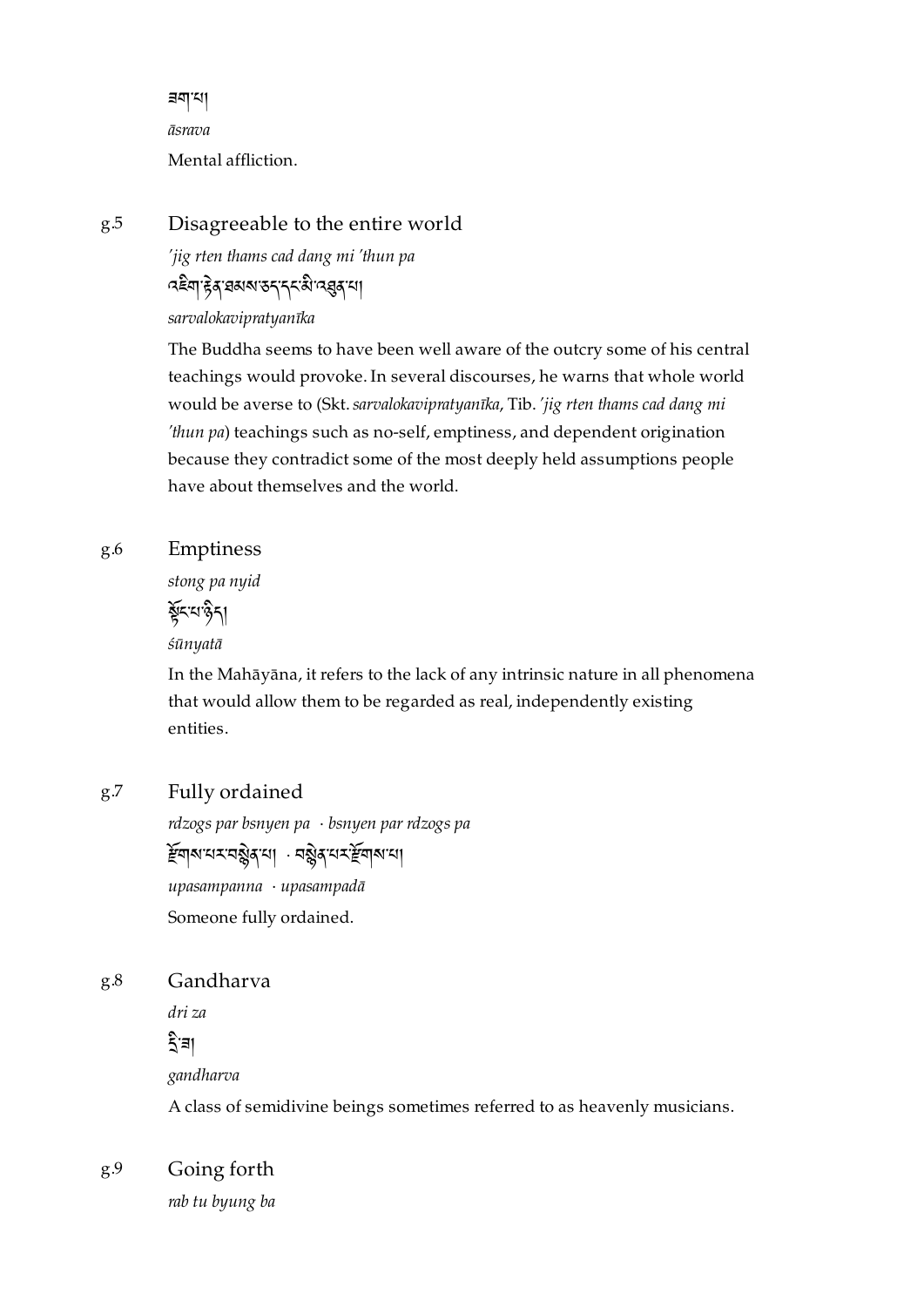རབ་་ང་བ།

*pravrajita* · *pravrajyā*

The Tibetan term can refer to a religious mendicant or monk or to the life of such a mendicant or monk.

#### <span id="page-20-0"></span>Jeta Grove [g.10](#page-20-0)

*rgyal bu rgyal byed kyi tshal*

ལ་་ལ་ད་་ཚལ།

*Jetavana*

The park that Anāthapiṇḍada purchased from Prince Jeta and then donated to the Buddha.

#### <span id="page-20-1"></span>Lhai Dawa [g.11](#page-20-1)

*lha'i zla ba*

খুবি'ক্ল'ন।

—

Prolific Tibetan translator active during the late eighth and early ninth centuries.

#### <span id="page-20-2"></span>Lui Wangpo [g.12](#page-20-2)

—

*klu'i dbang po* মুন্নিন্দর্যো

Tibetan translator active during the late eight and early ninth centuries. One of the first seven Tibetans to take monastic ordination.

#### <span id="page-20-3"></span>Nature of reality [g.13](#page-20-3)

*chos nyid*

 $\widetilde{\mathfrak{F}}$ ས་gིད།

*dharmatā*

The state of phenomena as they are according to the absolute truth.

#### <span id="page-20-4"></span>Realm of phenomena [g.14](#page-20-4)

*chos kyi dbyings* ৰ্ক্তমাণ্ট্ৰ মুক্ত কৰা *dharmadhātu*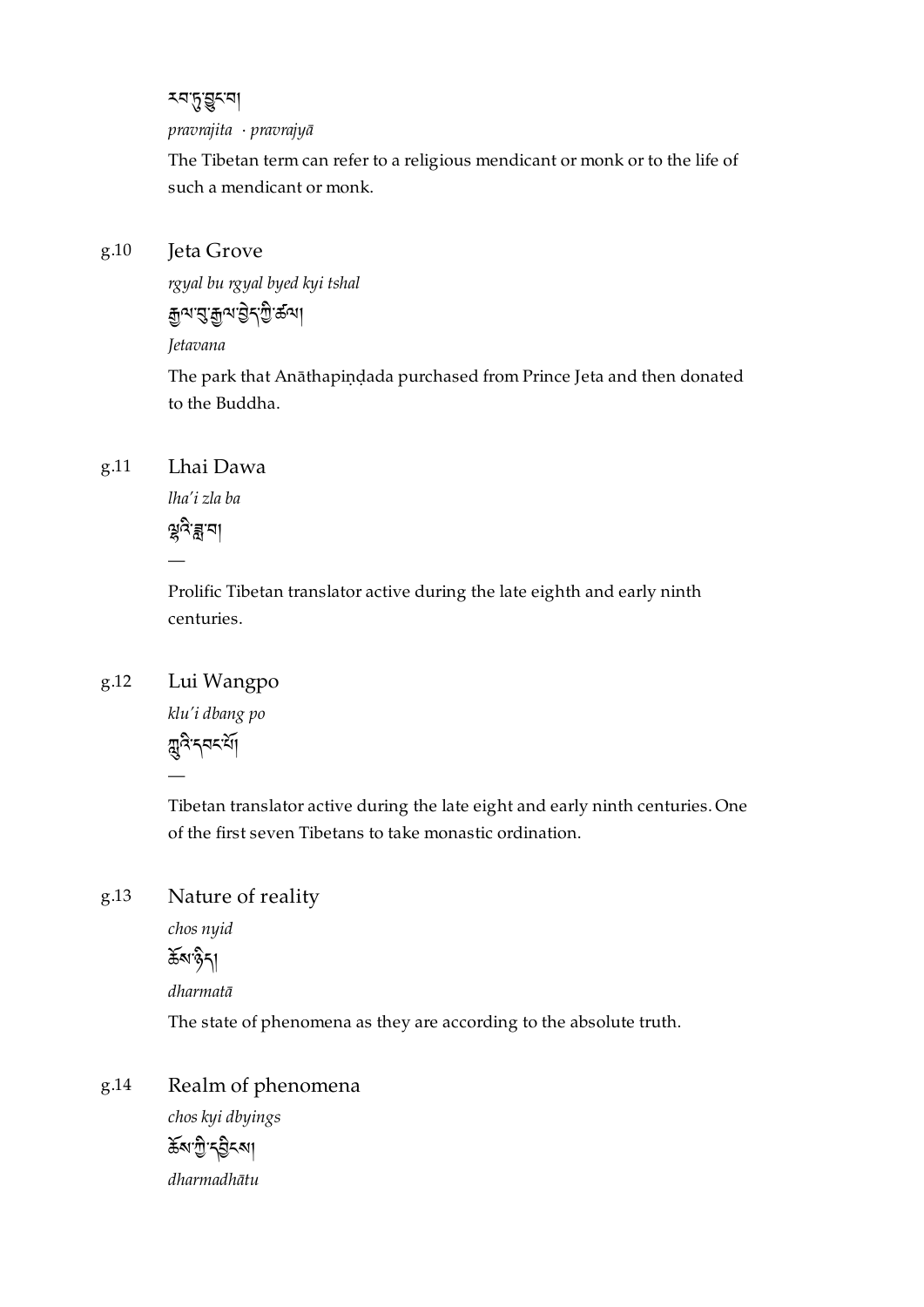The element, or nature, of ultimate reality.

#### <span id="page-21-0"></span>Śāriputra [g.15](#page-21-0)

*shA ri'i bu*

৸ৢৼ৻ৼ

*Śāriputra*

One of the Buddha's foremost disciples; regarded as the disciple with the purest observance of discipline.

#### <span id="page-21-1"></span>Skilled logician [g.16](#page-21-1)

*rtog pa can*

ৰ্দ্নগৰ্মা

*tārkika*

A skilled dialectician, logician, or philosopher.

#### <span id="page-21-2"></span>Śrāvastī [g.17](#page-21-2)

*mnyan yod*

མཉན་ད།

*Śrāvastī*

Capital of the ancient Kosala kingdom in northern India during the sixth– fifth centuries BCE.

#### <span id="page-21-3"></span>Subhūti [g.18](#page-21-3)

*rab 'byor*

རབ་འར།

*Subhūti*

One of the Buddha's foremost disciples and younger brother of the benefactor Anāthapiṇḍada; regarded as the disciple with the foremost understanding of emptiness.

<span id="page-21-4"></span>The realm of sentient beings [g.19](#page-21-4)

> *sems can gyi khams* <u> <sup>ই</sup>মেৰাজ্য বিভি</u> *sattvadhātu* The world as it is perceived by ordinary beings.